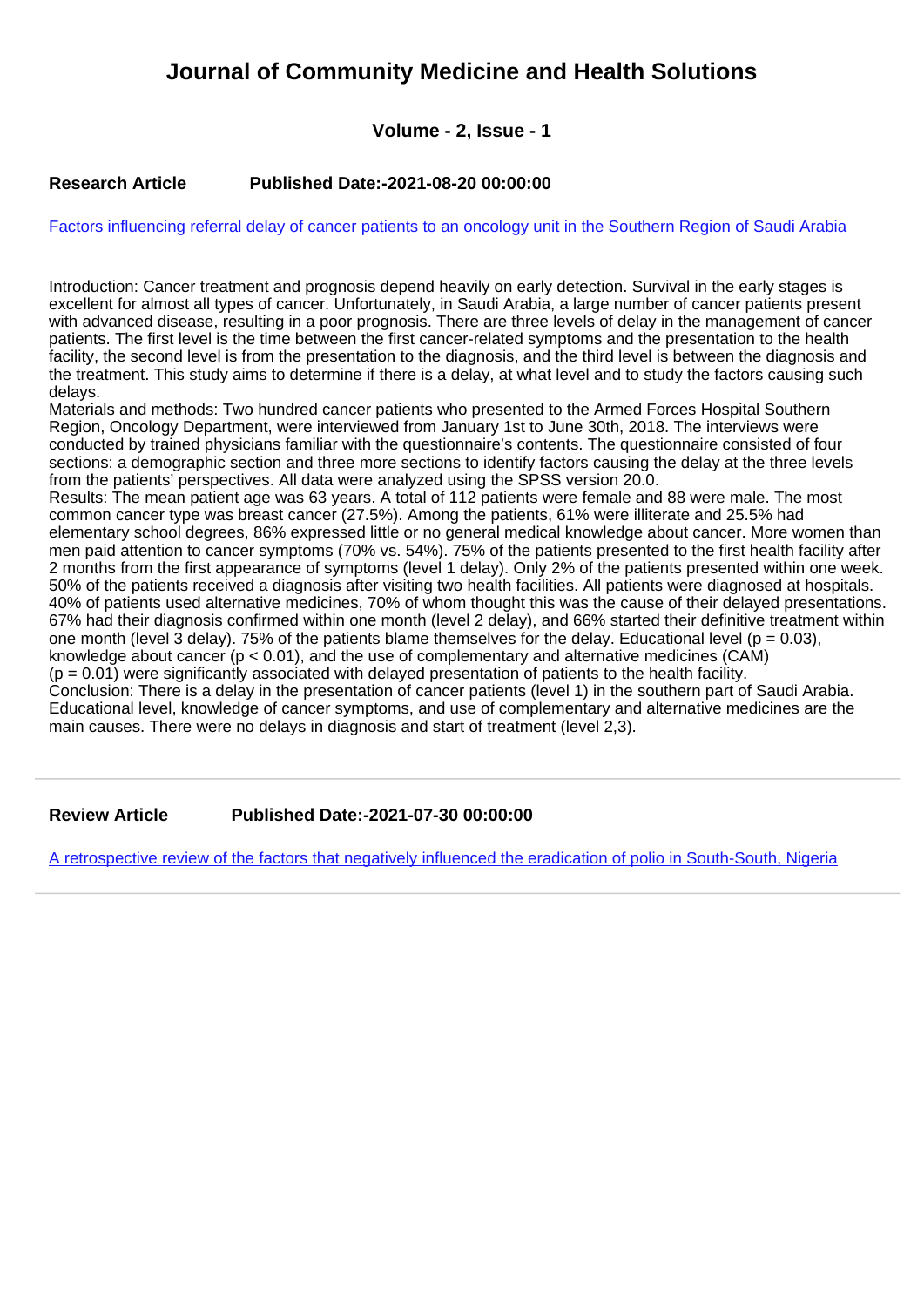Background: The endemic nature of poliomyelitis in Nigeria was a source of concern to many given the global efforts aimed at eradicating the scourge. In this study, the factors that influenced the eradication of this malady in South-South Nigeria (Akwa Ibom and Cross River State) were investigated. Four null hypotheses, drawn on these factors (including culture belief, religious difference, language and the prevalence of ethnic conflict) guided the investigation.

The main thrust of this study was to examine how socio-cultural factors negatively influenced the eradication of polio in the study area.

Methods: Through stratified random and purposive sampling techniques, 600 adult men and women who had children were selected for the study. A structured questionnaire constructed by the researcher was used in data collection. Data analysis was carried out using one-way ANOVA and independent t-test statistical tools.

Results: The findings were that cultural belief and religious affiliation exerted significant influence on the people's effort towards polio eradication.

Conclusion: The study indicated that the low use of health services by the people was brought about by variation in these variables. Among other things, it was suggested that continuous awareness campaigns be carried out to educate the people on the need for immunization anchored in science and technology.

### **Research Article Published Date:-2021-07-07 00:00:00**

[Epidemiological profile of the homeless population assisted by voluntary initiative and the social impact on access to](https://www.communitymedjournal.com/articles/jcmhs-aid1010.pdf) [healthcare: an investigative study in Curitiba, Brazil](https://www.communitymedjournal.com/articles/jcmhs-aid1010.pdf)

Objective: The study aimed to describe the epidemiological profile of the homeless population and report the social impact on healthcare services provided by a voluntary initiative during one-year of follow-up.

Method: This is an investigational study, carried out in an important capital-city of southern Brazil, which included 509 individuals in 2019. Findings were divided into three segments: sociodemographic, substance use/abuse and impact on healthcare.

Results: The sociodemographic profile found was predominantly male, white, single, heterosexual, educated in elementary or high school, in regular use of legal and/or illegal substances, and living as homeless for less than a year. The impact of assistance provided on the perception of individuals who returned in subsequent actions was evident.

Conclusion: The significant increase in the number of homeless people in large urban centers can benefit from the support of non-profit organizations to address the deficiencies faced in accessing basic health services. Based on this, we seek to advance in the development of new policies that improve local healthcare for the vulnerable population, to be more assertive to their needs.

#### **Letter to Editor Published Date:-2021-06-30 00:00:00**

[Neo communicable disease rather than 'non' communicable disease for the acronym "NCD"](https://www.communitymedjournal.com/articles/jcmhs-aid1009.pdf)

It is with interest and pleasure that I see notices of meetings and symposia, and articles, devoted to the theme Noncommunicable disease. I still live in the economic and geographical 'South' but the concern arises from the continued use of terminology that dulls the senses to the urgency of the problems involved. Since I wrote the letter (reference at end) the epidemic of the so called 'non' communicable disease has increased greatly; obesity, cardiovascular disease, diabetes, cancers, accidental trauma, road deaths etc, and there is still less research and action about breaking the methods of spread than there is about the illnesses.

**Research Article Published Date:-2021-06-28 00:00:00**